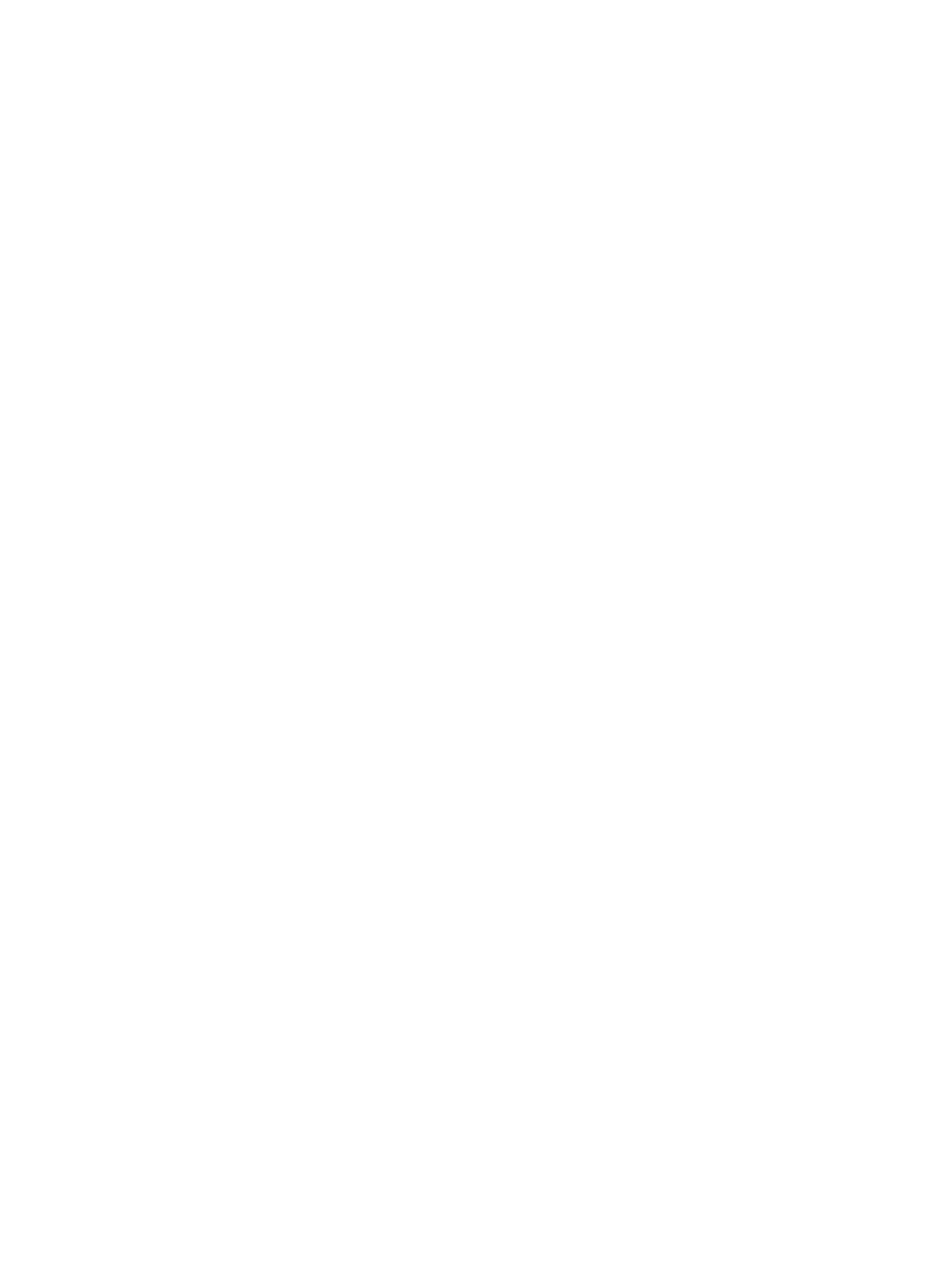## **Small Business Strategies for Inventory Management**

by

**Nutch Cumdee<sup>1</sup> , Pattarasak Terananon<sup>2</sup>** B.B.A. in International Trade and Business Logistics, International College, King Mongkut's University of Technology North Bangkok, Bangkok, Thailand E-mail: nutchn@gmail.com<sup>1</sup>, s5715011663081@email.kmutnb.ac.th<sup>2</sup>

and

**Peter J. van Haren** International College, King Mongkut's University of Technology North Bangkok, Bangkok, Thailand E-mail: peter.j@ic.kmutnb.ac.th

#### **Abstract**

In this day SME is the beginning of the new generation to starting a business. And we see that is important to study this and solve the problem in various points for people who are interested to start a business. There is a way and very convenient even more. The research will be useful for people who want to do business (new business). Include both group as you want to develop business process and the structure of inventory management. The expectation is this research can help us to understand the strategies for inventory management another thing is to make people with idea and interests who want to start a new business. And this research will show the system that can use to manage inventory in small business.

**Keywords:** Small and Medium Enterprise, Inventory Management, Interview

# **1. Introduction**

Small and Medium enterprise tends to have limited resources and have less marketing investment and other business issues that big companies do not need. (hsin-Hsuan Meg Lee, 2017) Growing companies tend to tie more available cash into their inventories then in any other part of their business (Fraser and Jill Andresky, 1991). One of the problems a small business usually has to cope with is inventory management. Inventory management is strategically important for business success because it makes the production system more diversified by increasing or decreasing inventories and generating inputs and financial profits. SME forced to develop technology and management to increase revenues and expand for the consumer market. The company involved about inventory management, taking into account various aspects such as production rate/materials, uncertainty, demand, time, price changes depending on quantity purchased, distribution centers and other factors (Panzato and Rodrigues, 2011).

Effective management is not just about managing people or the market, but also about managing the inventory. In 2007, there were 2,375,368 enterprises in the country, of which 2,366,227 were small and medium enterprises (SMEs) or 99.6 % of the total number of enterprises.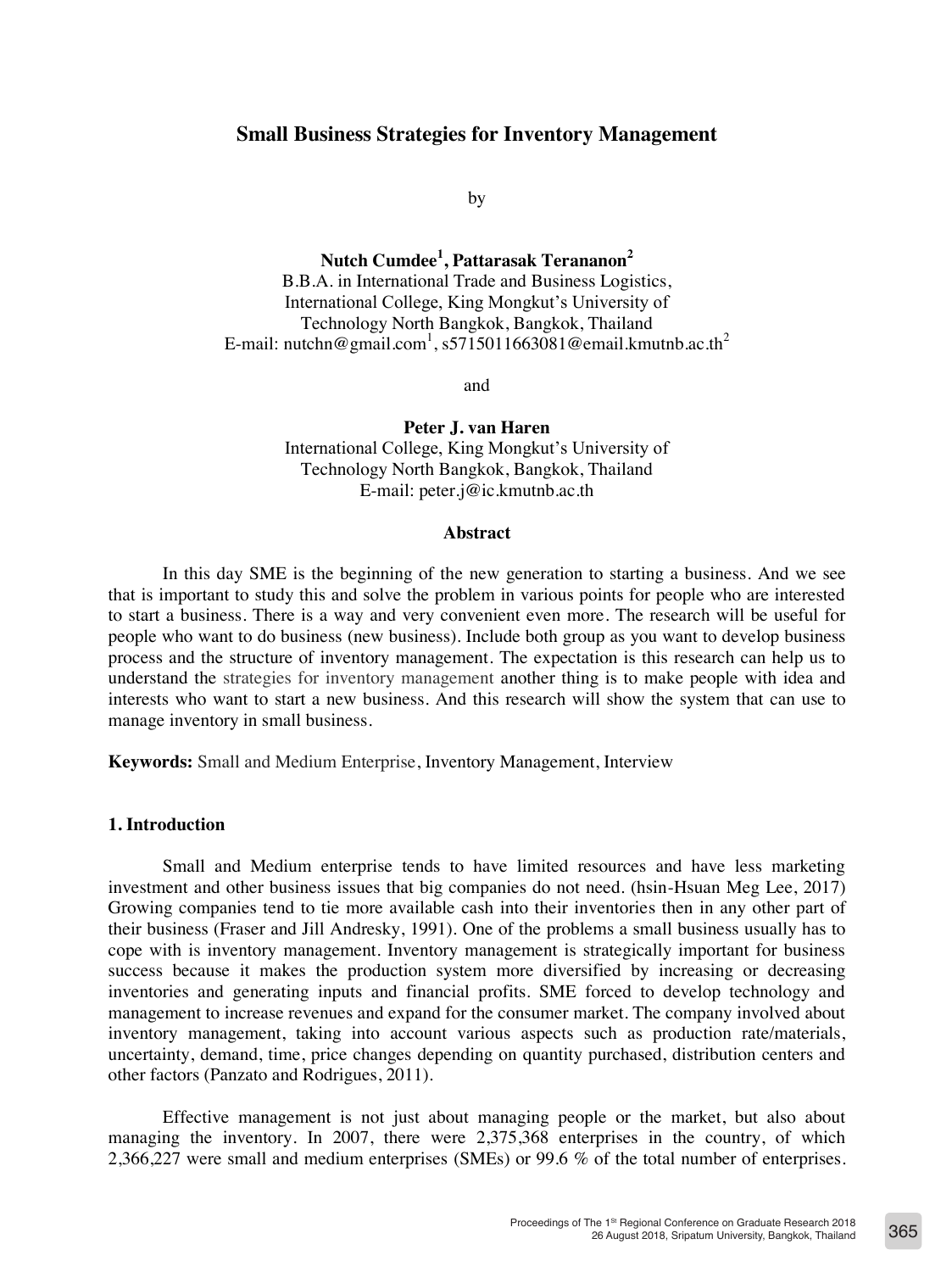SMEs are classified by type of business as follows: SMEs in trade and maintenance 973,248 or 41.1 %. The number of services was 708,841, or 30.0%, manufacturing sector 668,185 people or 28.2% of the total number of SMEs. Based on the study inventory management is part of supply chain management to get the right amount of sales right at the right time. Including the raw materials, goods ordered to sell, goods to sell. It important to SMEs because inventory has affect cost to reducing the number of unnecessary things (For example, the order is over goods deteriorated before sale) because the product cannot be sold out and the residue will be "waste" including raw materials or product is enough (because of a missed estimate), it will cause a loss of opportunity and damage to reputation. The research questions were as follows: 1) what is the inventor  $\gamma$  v currently implemented by Thai SMEs?, and 2) which inventory system is useful for invent agement of Thai SMEs?

### **2. Literature Review**

#### *2.1 Theory and Definition*

#### Inventory Management

Company has their own storage space; the management difference and advertising are also having a different way to manage. However, the purpose of advertising space is the same, the space used for advertising must be free of cost and the minimum cost of advertising. Inventory management refers to all activities related to taking care of product, including inventory development and inventory management, raw materials, finished goods. Therefore, there must be sufficient material and format to ensure that all costs are not exceeded (Kotler, 2002). The role of inventory management is to maintain the amount of goods in the inventory. The planning and inventory control system must be based on the customer, including the movement of goods in warehouse (Toomey, 2000). Also, from importance of inventory on the company's balance sheet, inventory is an asset in the company's balance sheet. If the balance sheet has increased significantly, there may be several reasons. Because of that company has certain strategies by reducing investment in fixed asset example warehouse, office supply (Coyle, Bardi, and Langley Jr, 2003).

There are millions of products produced in our society. However, there are two steps to controlling inventory: 1) What should an inventory order be? 2) When should the inventory order be placed? The objective of inventory management is to reduce the problem if the profit is made faster, but expensive than expected or Earning profit are slower than expected. Such a strategy would be the best inventory control, which would reduce the sum of the significant costs associated with production, storage and inventory shortages per unit of time (Ziukov, 2015).

Good inventory management is the value of information. Managers may need to invest in technology that collects and stores relevant information for effective inventory management. (I) information on requirements such as forecast. (ii) information about assets such as available inventory when ordering and location (iii) information about replenishment lead times (Ozer, 2008). Inventory management plays an important role in every company because inventory systems do not work, it affects customer loss and sales. Efficient inventory management can generate sales for companies that affect the company's performance, so it must be systematically managed by a dedicated team of specialists in the field. (Journal of Advanced Management Science Vol. 4, No. 4, 2016).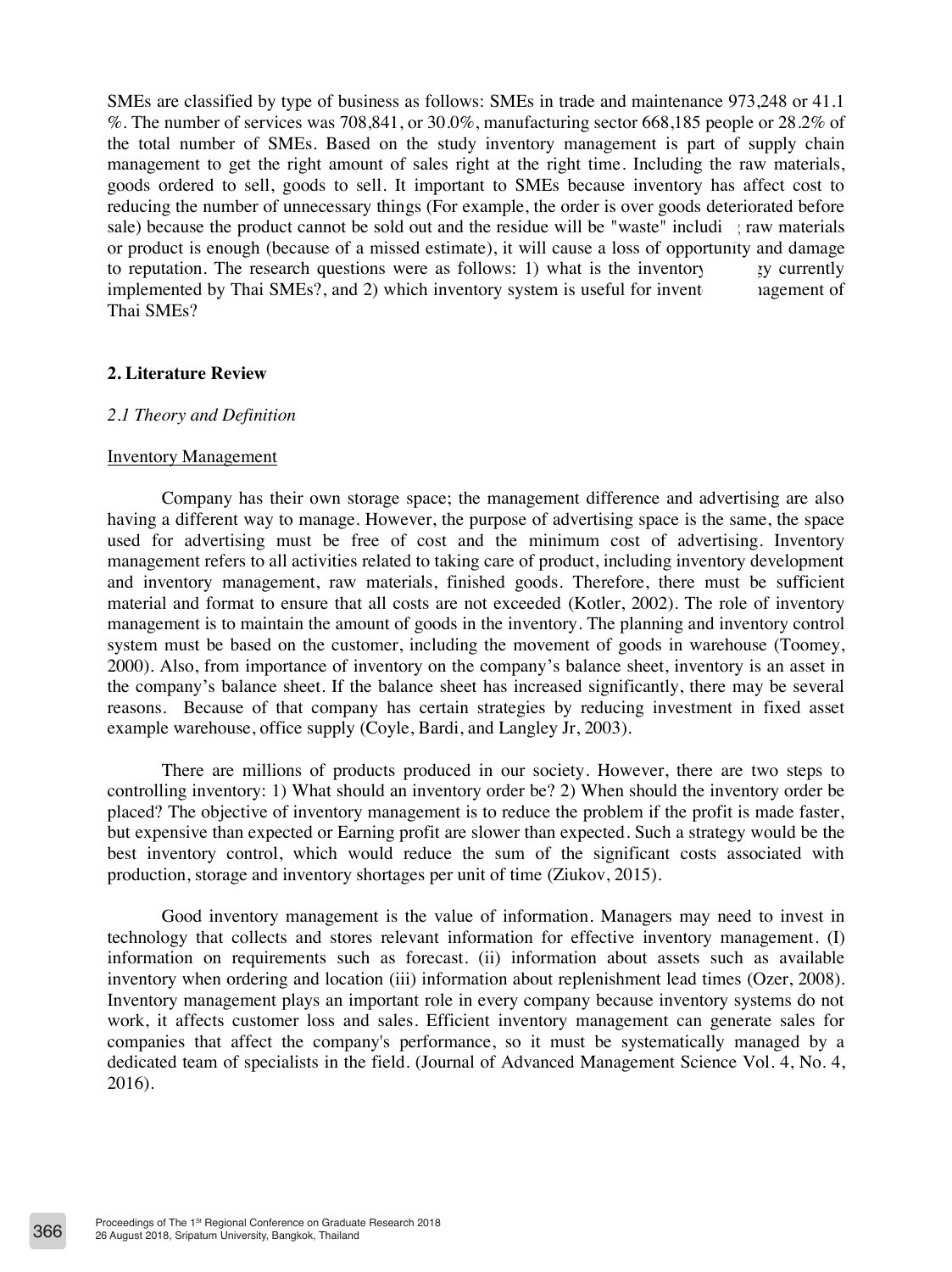# Relationship between Inventory Management & Company Performances

The company's performance depends on many variables. It is based on sales, marketing, good human resources, low production costs. (Bourne and Walker,2005). This research focuses on one of the variables used in inventory management. Inventory management is important part of a company because poor inventory management can lead to insufficient inventory, such as excessive inventory, physical space, financial burdens, and the potential for waste and loss. (Lwiki, Ojera, Muginda, and Wachira, 2013). In order for a company to have a good performance, the company must be able to generate the highest possible profit at the lowest price possible.

### Inventory Management Strategies

The success of a supply chain business depends on the effectiveness of the inventory strategy. Without a strong business plan, the company may be in short supply or have excess inventory in hand. To optimize and meet the needs of client, these businesses should study themselves in various types of advertising strategies that best meet their needs. (Dubois 2016). This is an indication that the inventory management strategy involves optimization and improvement. There are classic and nonclassic inventory management strategies.

- Classic inventory management strategies include Conventional Manufacturing Strategy (CMS), Economic Order (EOQ) and Economic Production (EPQ).
- Non-classical inventory management strategies are Material Requirements Planning (MRP), Just-in-Time (JIT) and Hybrid Push-Pull (HPP) or Lean Inventory Strategies.

However, it can be said that the old inventory management strategy is gradually being depleted by some manufacturers due to certain constraints, such as downtime and unused capacity while waiting for replenishment or due to Congestion caused by inventory surplus.

Just-in-Time (JIT) is used to refer to the movement of the material through the system and the services are delivered on time (W.J. Stevenson, 2007). In the first stage, JIT refers to the movement of materials, components and semi-finished product within the production system. (Scutter, 2014.) described as a Pull system of inventory management strategy. Similarly, Just-in-Time (JIT) could be said to coincide with theory of constraints (TOC). (Rahman, 1998) according to JIT comparative study, TOC and traditional methods indicates that it is difficult to conclude with confidence.That the system confirm that the TOC uses a drum buffer concept as a management system, which is the basic for developing a schedule that will increase productivity and reduce delivery time and avoid delays.

It also ensures on-time delivery and reduction in disruptions that require expediting. These characteristics of TOC are similar to those of JIT. Similarly, Constant Work-in-Process (CONWIP) and Kanban are general approaches to controlling Work-in-Process in JIT (Stevenson, 2007).

Materials Requirements Planning (MRP) using the computer software to manage inventory, the MRP application breaks down the inventory requirements into specific time periods to keep the production running smoothly. Although there are operating costs, MRP systems help manage plans for demand and allocate time. MRP production is what B. Scutter (2014); P. Jonsson, S. Mattson (2002) and M. Telsang (2010) also described as a push.

Inventory management strategies most companies make a profit and meet customer demand when inventory management develops effective inventory management strategies and efficiency, such as JIT. According to M. Telsang (2010) and H. Lee (2007) "MRP is a technique for determining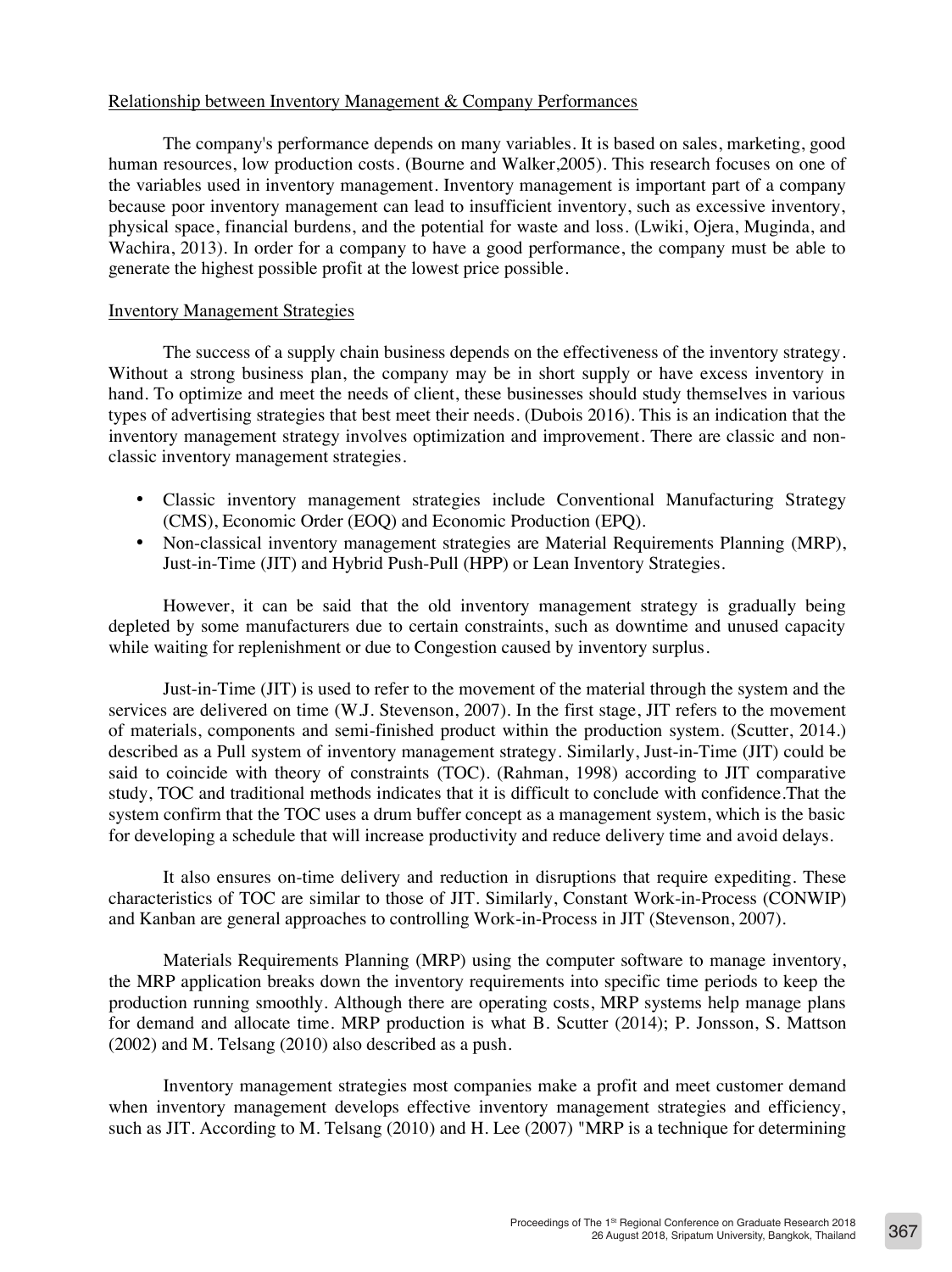the quantity and timing of the dependency requirements to meet the core production schedule requirements." Raw materials, component parts and sub-assemblies are examples of dependent demand items. MRP is one of the most powerful tools that, when used properly, allows managers to achieve efficient production control W.J. Stevenson (2017) avers that the major difference in how inventory is managed is the result of the nature of the demand for those items. When the demand for a product comes from a plan for the production of certain products, as well as raw materials, components and sub-assemblies used in the production of finished products, these products have increased demand.

### Hybrid Push – Pull (HPP) **Strategy or Lean Inventory Strategy**

Some businesses use a hybrid fetching method to properly manage inventory. According to B. Scutter (2014), it is a success companies need a sophisticated inventory control system to track products and supplies. It is in stock with the intent to anticipate future needs accurately. This model is called Lean Costing Strategies, where companies really heavily on forecasts and stock levels are adjusted to actual sales. WJ Stevenson (2007) defines lean as a highly coordinated system. Minimal resource and cause Products or services of high-quality and lean operations are based on high quality processes in place. Quality is an important part of lean work, without the need for advanced quality lean work is not possible.

#### Inventory Management System

Real-time inventory database that can be connected to multiple branches. It can be used to track stock of a single store or to manage stock distribution across several branches of a large franchise. The goal is to simplify tracking instead of suing all store maintenance. Additional features may include the ability to generate sales reports but the interpretation will be canceled. In addition, due to occasional theft, the system provides a way to validate inventory in stores and to correct stock volumes. (Ramlee, Henry, Chhay, 2006)

### Concept of success (SMEs)

In business, whether business is size Medium or large, one of the things that entrepreneurs need. It is a business success in giving meaning or definition. The success of the business can be explained in several ways. It is a reflection of the growth of a business or the profit of a business and some businesses may use a goal-setting approach and succeed through the process. The results are targeted to some entrepreneurs perform business on fine arts. May consider the some of them may consider their success with the success of the new product. The criteria for determining the success of a business are manifold and success can be seen as unsuccessful in the eyes of others. (Foley  $\&$ Green, 1989, pp. 1-2).

## **3. Research Methodology**

## *3.1Research Design*

This research uses inventory management strategies by interviewing, which will gather information for study purposes. Qualitative research is the appropriate method for this thesis, as it uses interviews. For this purpose, this type of research is a fundamental finding. It can receive accurate information and can easily be compared. We need to use this method because Interviews will give you the right information and can set target audience, control the volume of the target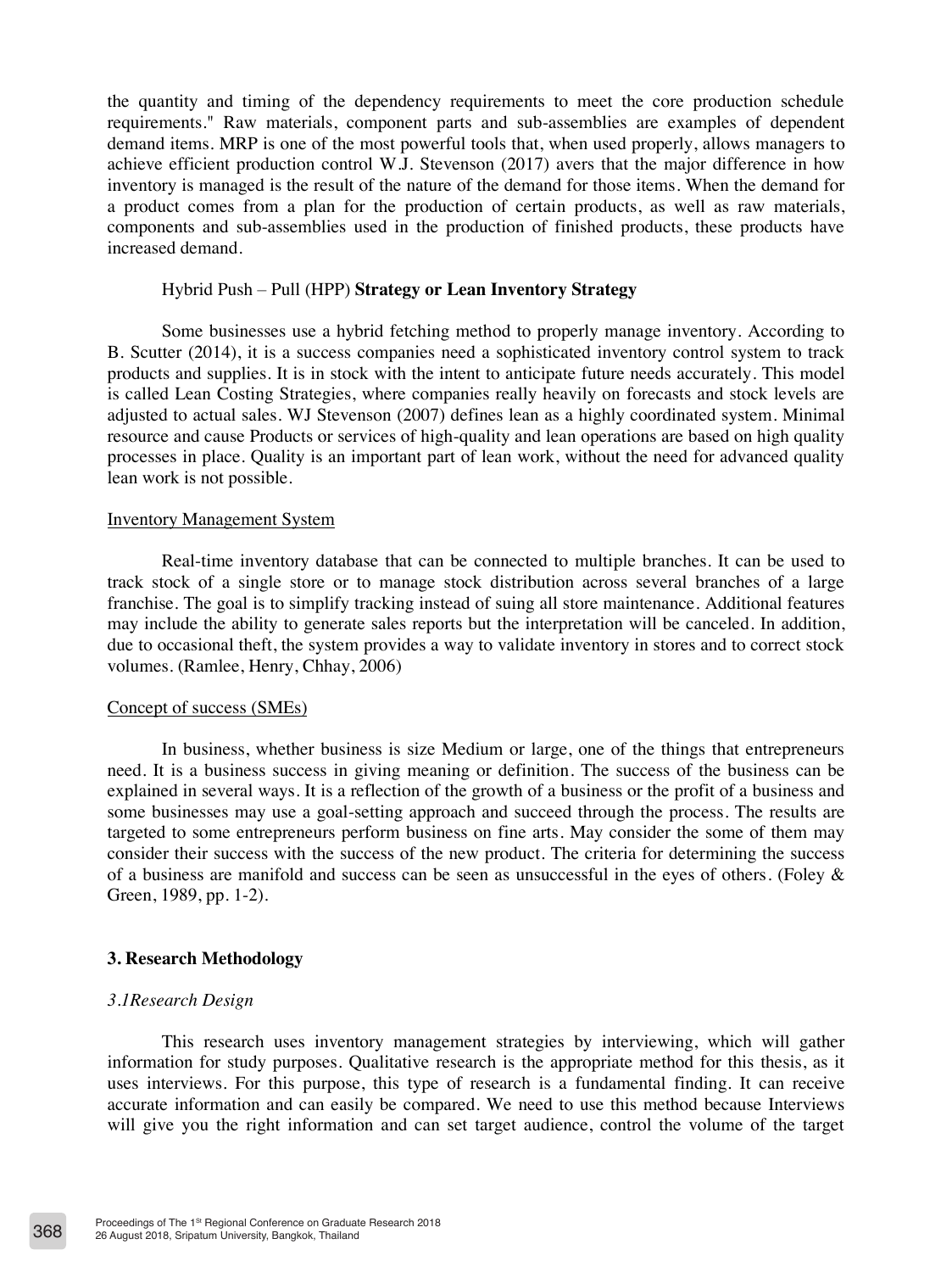audience. If it is a survey not able to target and difficult to control and got the wrong information. Interviews will be based on the experiences of entrepreneurs, stories or situations from experience.

### *3.2 Target Population*

The target population of the study is the small business owner in Thailand, mainly in Bangkok and surrounding provinces.

### *3.3 Sample Size and Sampling procedure*

Qualitative sampling techniques were used for qualitative research (Creswell, 2007). Subgroups derived from an accessible population (Mugenda and Mugerda, 1999). This subgroup was chosen as a representative of the SME in Bangkok and surrounding provinces.

### *3.4 Data collection*

The method of collecting this information is Thai and English language. Depending on the needs of the participant will choose the type of question. This information was collected from 1- 4 owner of SME in Bangkok during March-April 2018.

### *3.5 Interview*

To be interviewed at company of the participant by using a digital voice recording device. Time for interview is about 20-30 minutes, Start from basic information/history (historical)/ function of business

Duration from the start of business to success a participant will be asked about the reasons for entering this business. They were asked times of success and obstacles faced during business times (inventory management). Finally, participant gives advice for people who need to start a SME.

#### *3.6 Data Analysis*

To do inventory will be used for data analysis and data was analyzed will be coded participant. After doing interview was completed and disassembling, segmenting, categories and rearranging the data to find relationship about strategies of inventory management to draw inference within the data set. The acquired information is compared to the table of content. In order to bring that information to explain what these strategies are for managing inventory and the data is analyzed. Expected results are: Information that can be trusted by business owners and can use the correct information to apply.

## **4. Results Analysis**

#### *4.1 Introduction*

The purpose of this interview is to study and analyze the SME strategy of inventory management. Including personal history, company history, advice for people who want to open a small business and the interviewed company is a company that has been in business for over 5 years. And have own inventory management within the company. The population is in the study, there are totally 4 SME owners.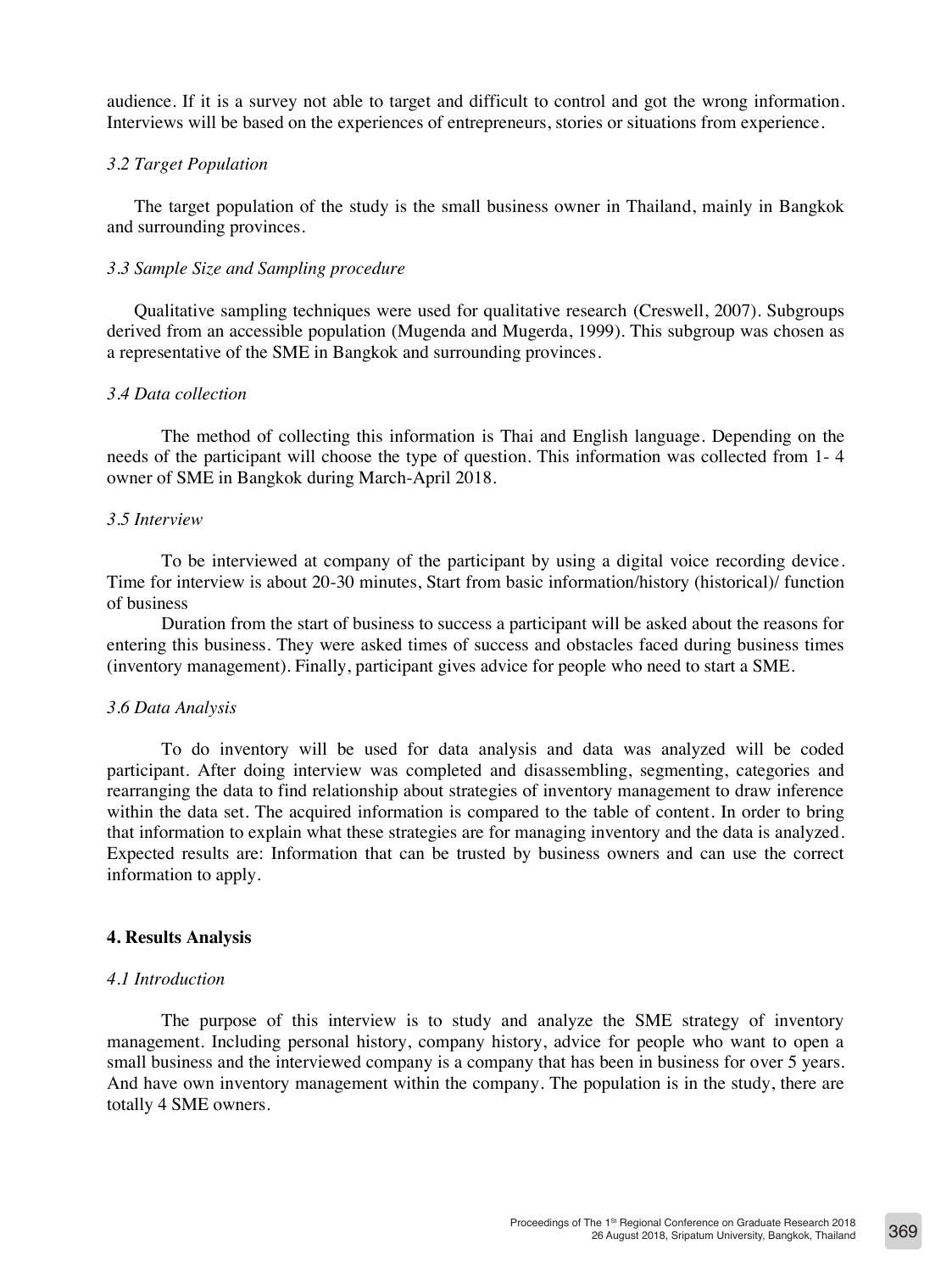## *4.2 Presentation of the Findings*

The primary research questions that guided this study were "What is the inventory strategy currently implemented by Thai SMEs" and "which inventory system is used for inventory management" we conducted personal, interviews with 4 SME owners. The participants included one woman and three men. We have developed an interview question list based on a theoretical proposal. Table 1 presents related questions and topics. When the interview is over, we will take the voice from the recording of interview time to write down the alphabet so that the next step will be analyzed. We will name the participant as a company name.

## **Table 1** Interview Questions, Theoretical Proposition

| <b>Participant question</b>                                         | <b>Theoretical proposition</b> |
|---------------------------------------------------------------------|--------------------------------|
| 1. What is your inventory management Strategies?                    | Growth and survival            |
|                                                                     | strategies                     |
| 2. What is your inventory counting procedure?                       | Inventory management           |
| 3. If don't have inventory management system it will affect to your | Other insights                 |
| business?                                                           |                                |
| 4. If you discovered an inventory error, how would you act?         | Inventory management           |
| 5. Advise the ways to run a small business?                         | Advice to others               |
| 6. Have you ever seen a problem in your business?                   | Problem                        |

The question analysis led to the answer of research question and analyzed in order to find a summary of the inventory management system.

## *4.3 Interview results*

This study is part of qualitative re rch. Participants are business owners. It is divided into  $4$ owners and by type of company. The results can be summarized as follows:

## 4.3.1 Interviews with coffee shop owner

Question 1: What is your inventory management Strategies?

#### Interview results

Real-time inventory management with the "OCHA" system to help manage and design inventory space within the store. OCHA system can reduce the cost of overstocking.

Question 2: What is your inventory counting procedure?

#### Interview results

Our shop uses OCHA system to count inventory. It can calculate the goods in and out of the shop accurately and conveniently.

Question 3: If do not have inventory management system it will affect to your business?

# Interview results

If there is no inventory management, the disadvantage is sometimes there are modifications to coffee recipes, such as sweet, sweet, not too sweet, but the raw materials change, such as customers to reduce the amount of coffee. Make a coffee First, it may only lose 1-2%, but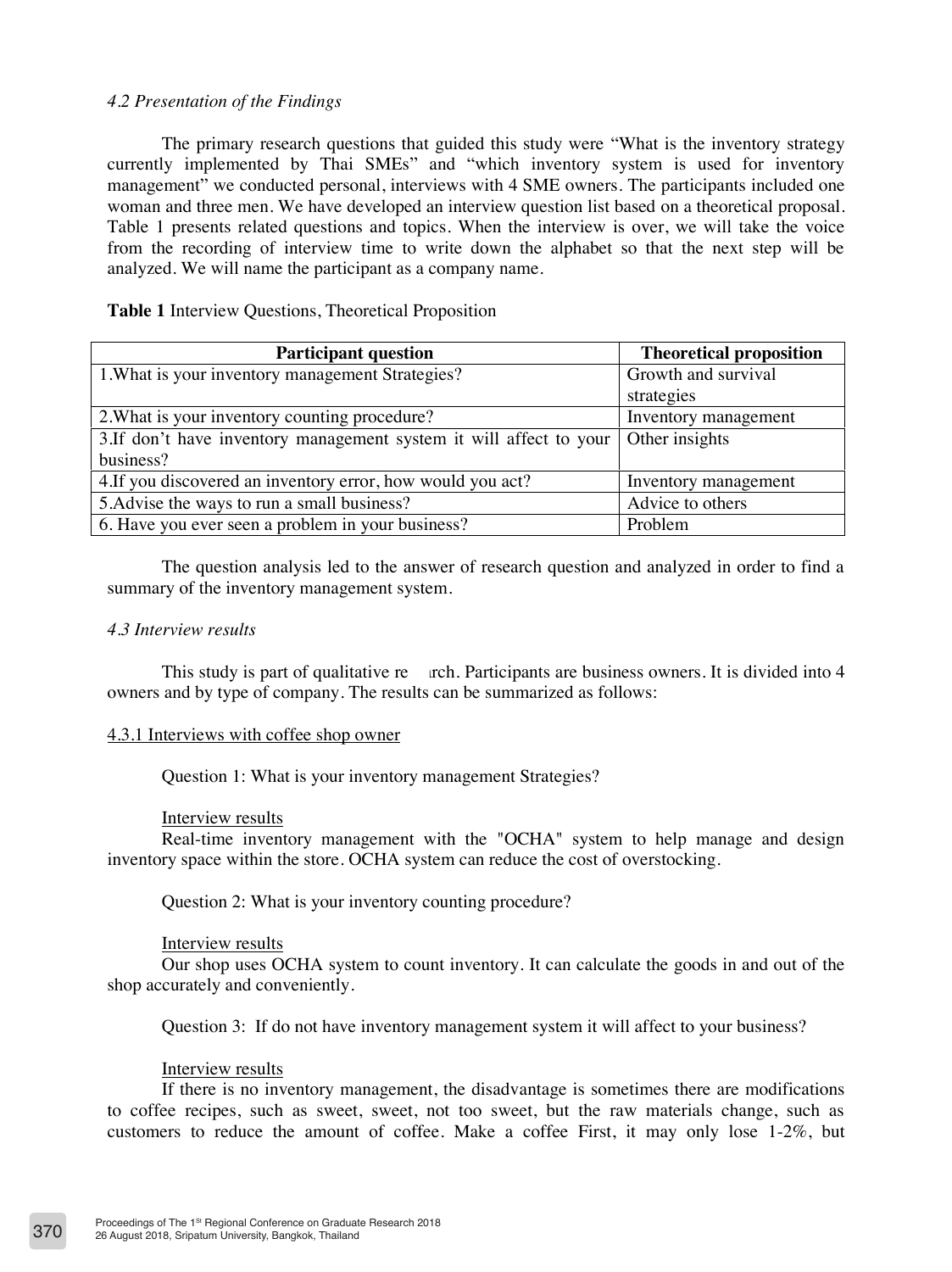accumulate several times, it will start to see the true volume lost. The accumulation for a long time. Coffee may deteriorate and costs of Expenditure will increase. Another problem often found in our business will be problems caused by people Like a storekeeper with a sales person may not be the same person. I do not know where to store items, such as the store at point A and product already out of stock, sales person will order product to added immediately. In fact, there is a product at point B, and the addition of the product causes the accumulation of the product to become waste and also the loss of freshness. Limit of coffee beans. When opening the bag of coffee beans must be used within 7 days if the coffee beans are ground coffee beans are only 24 hours. To maintain quality for customers.

Question 4: If you discovered an inventory error, how would you act?

### Interview results

We will focus on solving problems. Because the person who owns the business does not need to know about the whole system of business, but when the time has a problem, can determine the point for immediate solution.

Question 5: Advise the ways to run a small business?

### Interview results

Start looking at ourselves, looking at both the business owner and the customer need. For example, bringing the customer's attention or needs together in our business. At first, there will be a lot of tiredness, nothing to get within 1-2 days so you must have love in service to customer and patience.

Question 6: Have you ever seen a problem in your business?

## Interview results

There are problems with the product that can be deterioration or degraded such as milk, in some case order milk is too much, but don't used all of milk. Make some bottles expire before using including coffee beans we unwrap it and put in a coffee grinder each day too much that make the coffee deterioration of the quality and become a waste.

Modification of coffee, Sometimes the staff confuses when the recipe of the coffee is change from the standard recipe by increasing and decreasing some ingredients appropriate proportions per cup. Such as reducing milk or adding more ingredients it makes when we serve the coffee not full in cup. This is another problem that occurs when changing coffee recipes. After the problem was found, we have found a tool that can help to solve the problem. After getting the tool and applied with the shop it can help to reduce the problem.

4.3.2 Interviews with owner of the distributor of environmental test chamber, vibration test machine industrial equipment and electronics part.

Question 1: What is your inventory management Strategies?

#### Interview results

The company focuses on delivery directly to the customer. The company will only make PO and shipping invoices; company will use third parties to delivery. There will be no product storage at the company because of the high value and large size of the product, High cost of inventory. In summary, the company's strategy Is not keeping the product within the company in order to not have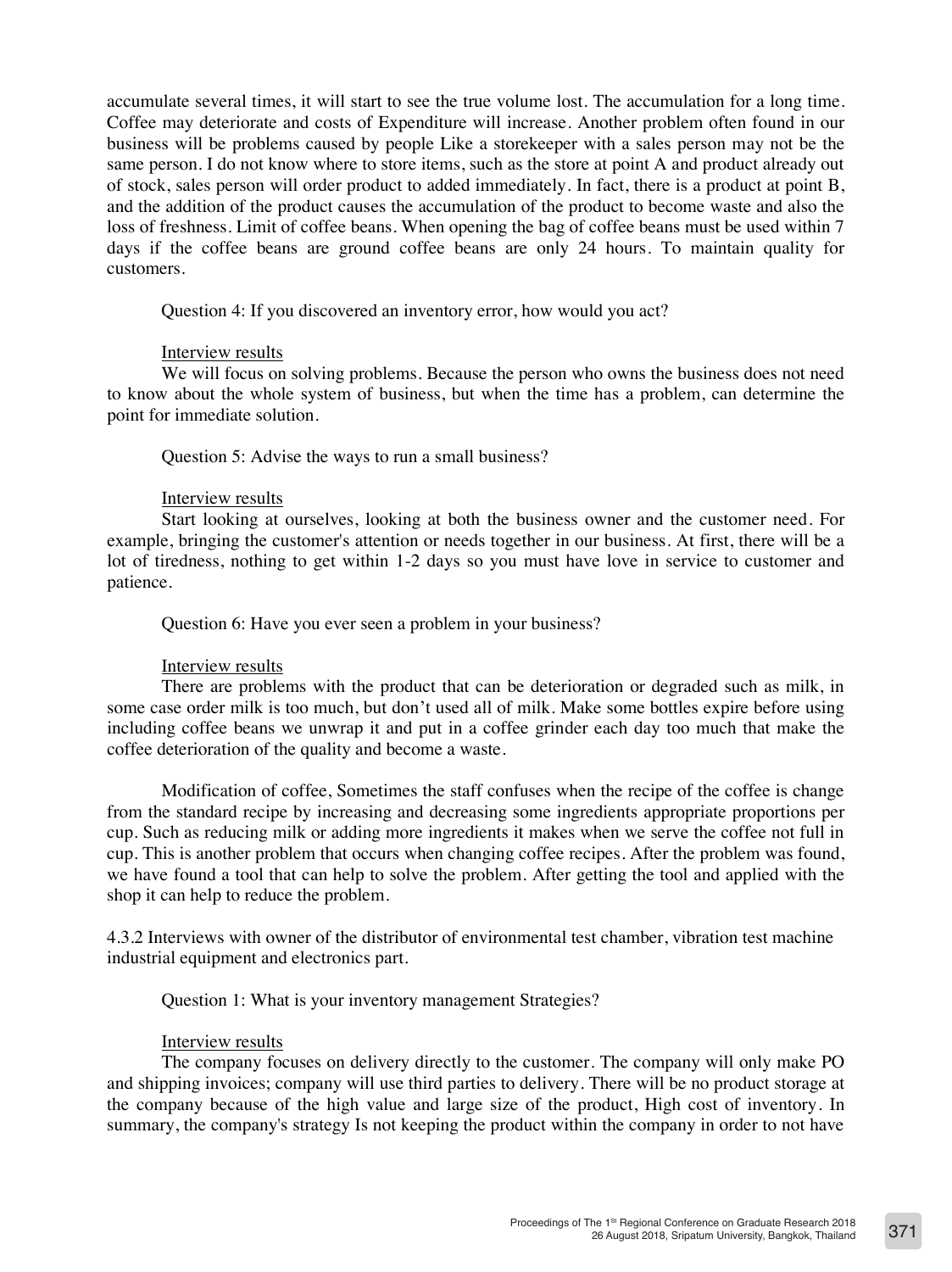to charge warehouse. The management system is to hire a third party to manage inventory and delivery.

### Question 2: What is your inventory counting procedure?

#### Interview results

The company has cut the problem of storage and counting products. By providing the supplier direct delivery to the customer and reduce the chance of damage when shipping. Spare parts have a unique locker that makes it easy to count and does not have to worry about deterioration, no need to store in temperature room.

Question 3: If do not have inventory management system it will affect to your business?

### Interview results

- The cost of holding goods, such as high value machines combined with storage costs and cost of investment increased.
- Suitable storage areas are important if there is no good inventory management the problem is that the mice can bite the cable to damage the product.
- If the Spare part does not have a code number for each item, it will keep inventory and maintenance errors, for example picking the wrong nut does not fix the machine.

Question 4: If you discovered an inventory error, how would you act?

#### Interview results

If the problem occurs, the machine will return immediately. The cost of shipping back to Japan will be charged (Shipping cost).

Question 5: Advise the ways to run a small business?

## Interview results

Time Management in Businesses the most important for this type of business but the item is not a big issue specially if you work with foreign companies (Japan), Foreign companies take time seriously, Cargo must be due on time (due date).

Question 6: Have you ever seen a problem in your business?

#### Interview results

There are problems with the delivery time from the manufacturer from Japan to Thailand.In some cases, transportation cannot be delivered to customers on time. Whether it is product inadequate for delivery or problem at inbound goods in the country. Another problem is when shipping the machine to customer and customer found the problem but the technician cannot be able to resolve some of problem at that time or replace the part that don't have in stock. It must return the machine to the manufacturer in Japan for modification or contact to manufacturer to deliver the parts to Thailand but It depends on case by case.

These things will make customers dissatisfaction and uncertainty in the company. It can be loss of opportunity in the market because of business punctuality is an important factor. Including support and after sales service For Spare parts, such as power cables, if unused for a long time, it will cause the wiring to deteriorate or may be bitten by a mouse and make the spare parts in stock become waste.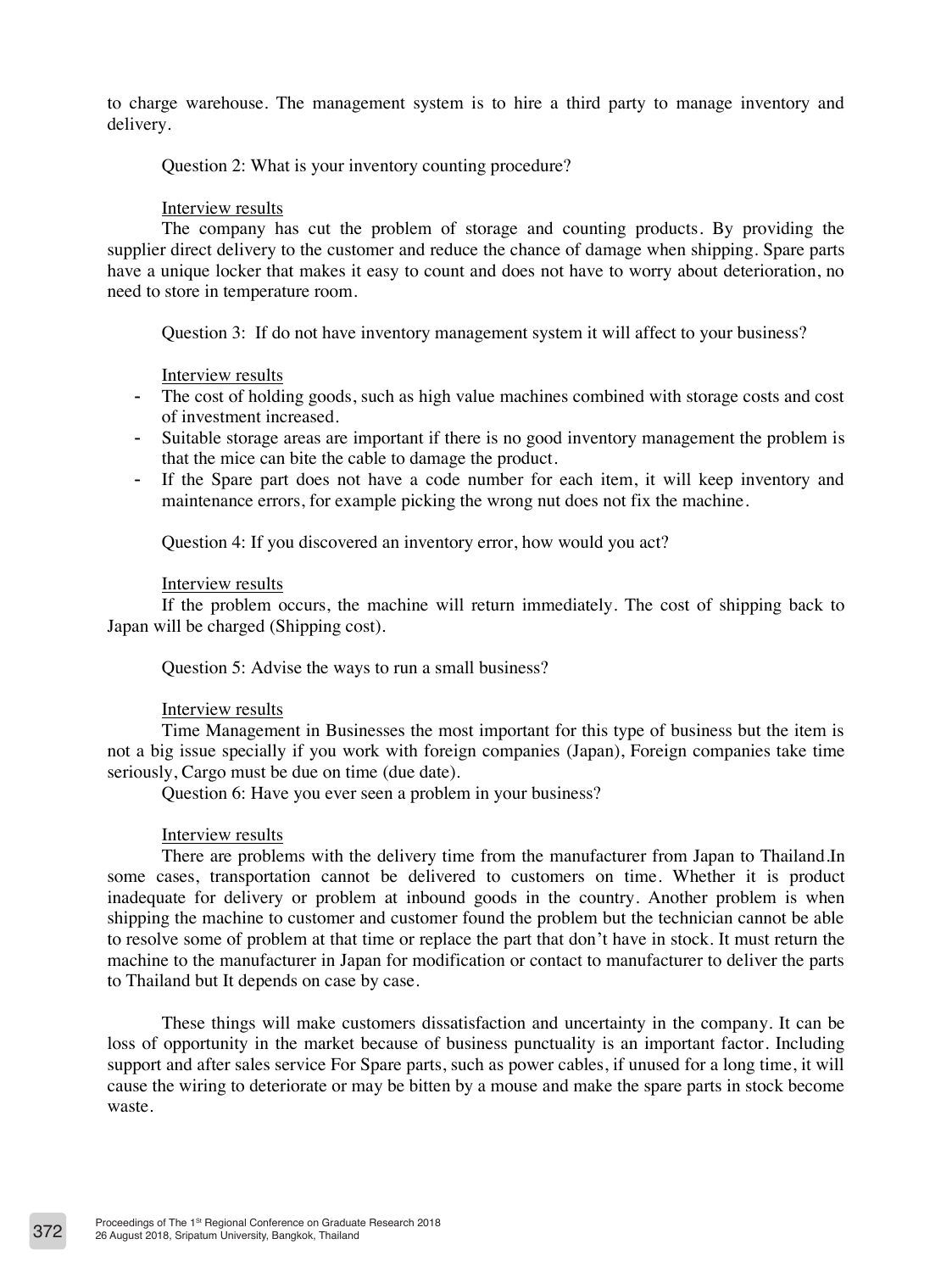4.3.3 Interviews with owner of the Building materials shop.

Businesses on the tools of engineers on campus equipment such as plumbing, wiring, light bulbs, home appliances. This is the only one in this area.

Question 1: What is your inventory management Strategies?

### Interview results

Company don't have system or application to manage but use Human to manage and see how many products sold in a day. Strategy is a trend of customers in the range. For example, close to graduation day was had a facade. There was a lot of color brushes. This makes it possible to forecast the quantity of goods to be stored.

Question 2: What is your inventory counting procedure?

### Interview results

Most will not count every day but was counted during the order enter to the company in order to know how much goods within the store. It will count and order to fill.

Question 3: If do not have inventory management system it will affect to your business?

### Interview results

- If there don't system that can increase the work load and human error.
- Stock counting is harder.
- Loss opportunity to sell if you do not have the product, then you must buy from the nearest store to serve customers but loss profit.

Question 4: If you discovered an inventory error, how would you act?

## Interview results

The problem is finding the product in the warehouse is not found. The solution is walk to find a product. But this will make customers waste time. The summary is focused on solving specific problems.

Question 5: Advise the ways to run a small business?

## Interview results

Stock planning is good and if there is a good product management system. We do not need to put them in a warehouse. Those are the money that is wasted. If the money goes to sink with goods that are not sold. To invest in other points will get better returns.

Question 6: Have you ever seen a problem in your business?

## Interview results

The problem is that the product is difficult to found or lost the items because normal products such as paint, paint brush, thinner are easier to store. But for small items such as nut, nails, rings these products will be small pieces maybe put the item in wrong place or mix with the other size and size may be different, perhaps if the seller's sales don't have time to check clearly about the size is that right. It can make the customers complain about the wrong product. Human error in the store when employee count for a long time may cause counting wrong and fill in wrong location.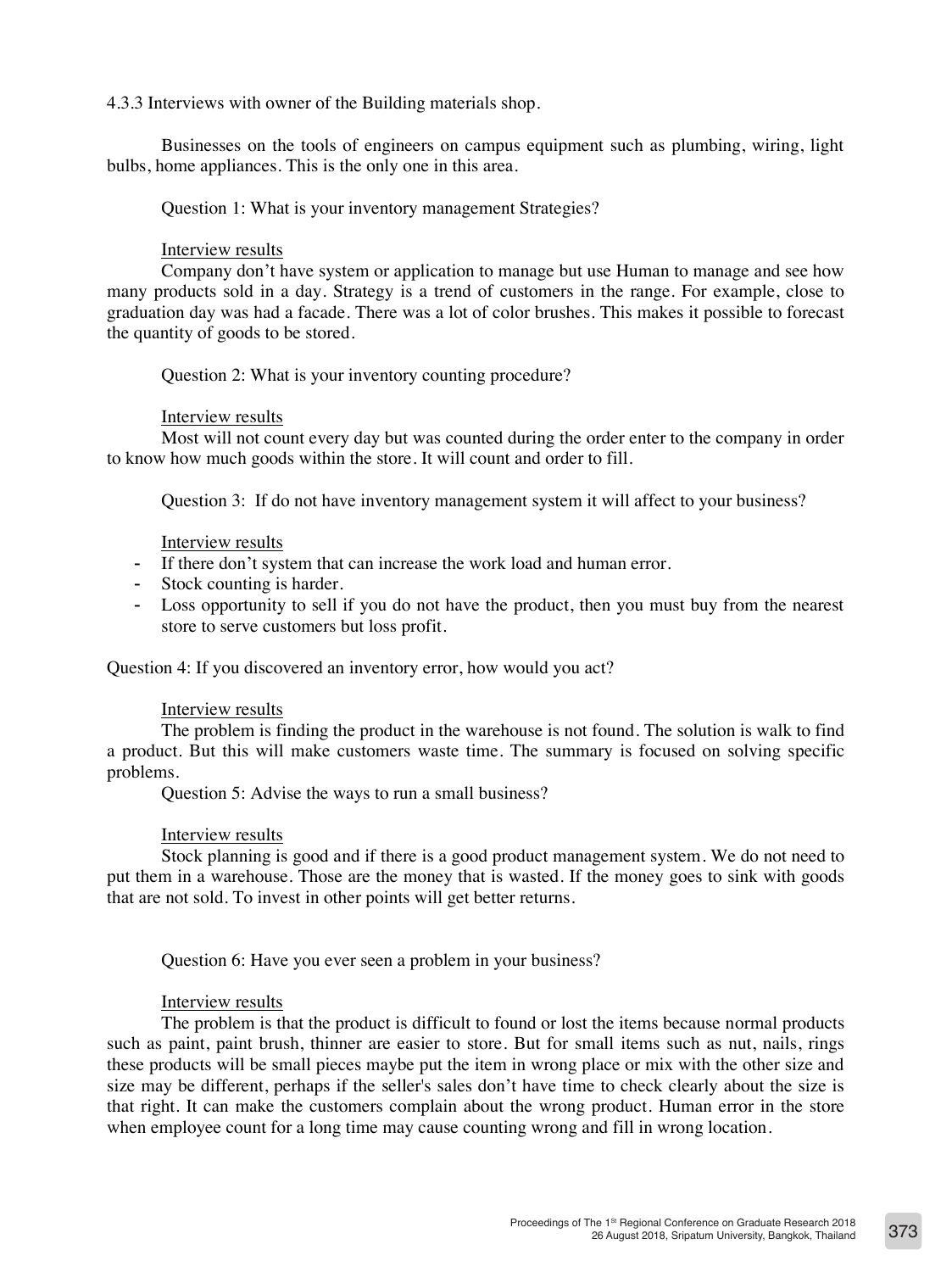### 4.3.4 Interviews with owner of Shrimp Farm

Question 1: What is your inventory management Strategies?

### Interview results

Storage strategy When you catch shrimp, it will be paid to call the dealer. Auctioneer Who has the best price? The main factor is the temperature that must be ice to control the temperature all the time. If the shrimp in the sun without water will dry and pale, the price of shrimp will fall.

\* No warehousing system. It will work by catching shrimp and then people will take over immediately. This is the strategy of the company.

Question 2: What is your inventory counting procedure?

#### Interview results

Each product count is measured in weight. It saves more time than the kilogram and the basket weighs about 20 kilograms (the number of baskets \* the total weight of the shrimp). In order to prepare packing and ice for storage to the cargo.

Question 3: If do not have inventory management system it will affect to your business? Interview results

If there is no good storage plan. There is a lot of impact because the shrimp are very likely to die, such as the time to catch shrimp, the first is the temperature. To store If the temperature is not determined it will cause the shrimp to die. And if at this point, shrimp died. delivery of goods will cause problems. If it is not good or shrimp is not standard. The price of shrimp will fall. Therefore, it should be time management and good storage is important.

Question 4: If you discovered an inventory error, how would you act?

### Interview results

If the time to release shrimp to the problem. We will stop and cut at that point. If you continue, it will cost you time and money too. But sometimes the product error is not necessarily to throw away, there will be some that can be separated for sale at a cheaper price. It's better to waste less in that.

Question 5: Advise the ways to run a small business?

#### Interview results

Must understand the whole process of what we want to do business. From Origin to Destination Details on various aspects such as weather, but these important components will depend on the type of business individual. But the main thing that everyone must have.

- Understand what we are doing.
- Solve problems well

#### Question 6: Have you ever seen a problem in your business?

#### Interview results

Climate and weather this is a major problem for Shrimp farm. Therefore, it is impossible to anticipate the weather this will causes shrimp died or some shrimp is not having a good health. When shrimp is dead or infected, we cannot sell it out it must bear with the higher costs. Including food and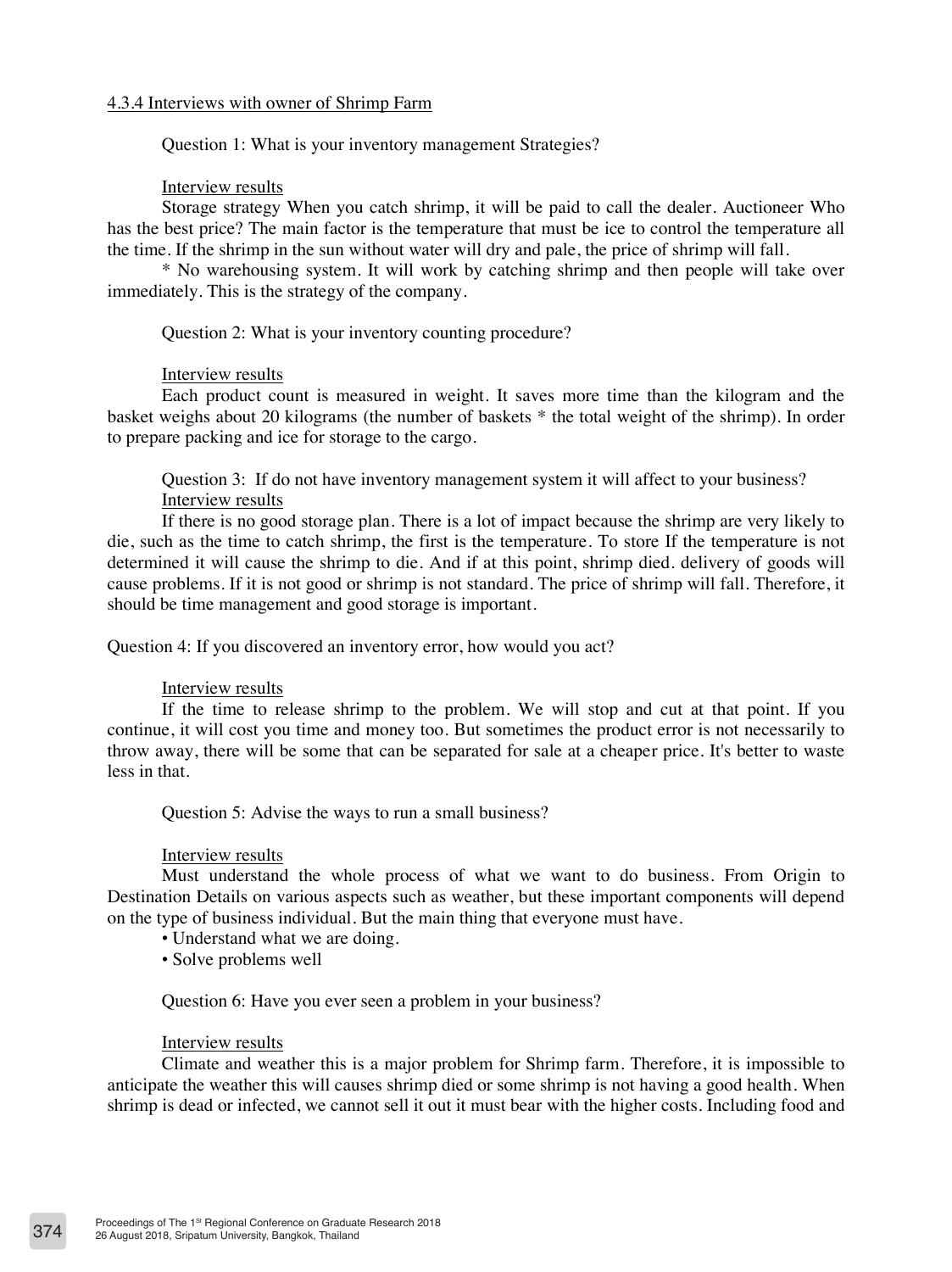medicine for shrimp and the weather in Thailand is hot in every day that make some shrimp died, food and medicine that we prepared for the shrimp was too much. It requires more storage and longer time for storage it can deteriorate.

**Table 2** Interview Summary

| <b>Participant question</b>                                                                    | <b>Summary</b>                                                                                                                                                                                                                                                                                                                                                                                                                                                                                                                                                                                                                                              |
|------------------------------------------------------------------------------------------------|-------------------------------------------------------------------------------------------------------------------------------------------------------------------------------------------------------------------------------------------------------------------------------------------------------------------------------------------------------------------------------------------------------------------------------------------------------------------------------------------------------------------------------------------------------------------------------------------------------------------------------------------------------------|
| 1.What<br><i>is</i><br>your<br>inventory<br>management<br>strategies?                          | Interview summary it is a small company, no strategy or system because<br>the investment in the system may be overpriced. Some small companies<br>have introduced a cheap system and managed their inventory that can<br>calculate demand and supply for inventory.                                                                                                                                                                                                                                                                                                                                                                                         |
| 2.What<br>is<br>your<br>counting<br>inventory<br>procedure?                                    | Inventory counting procedure for companies interviewed 3 in 4 Used to<br>count the goods by themselves not in the system to count. Because small<br>companies do not want to invest in the system but most often there are<br>problems with human error often.                                                                                                                                                                                                                                                                                                                                                                                              |
| don't<br>$3.$ If<br>have<br>inventory management<br>system it will affect to<br>your business? | From the conclusion of all 4 small companies. If there is no warehouse<br>management the main effect is the cost of taking care of the inventory in<br>excess of the need and if this is due to the results of the survey will<br>accumulate the problem until it reaches the stage of loss.                                                                                                                                                                                                                                                                                                                                                                |
| 4. If you discovered an<br>inventory error,<br>how<br>would you act?                           | The interviews of the 4 companies as follows: 3 out of 4 will use a<br>temporary solution for an unexpected problem. The problem is solved so<br>that in the future will not have to face this problem again or can prevent<br>the problem before. Because small companies have no experience in<br>various problems. Because small companies have no experience in various<br>problems. Companies have to face the real situation before they can take<br>the problem to develop their strength of the company.                                                                                                                                            |
| 5. Advise the ways to<br>run a small business?                                                 | Overall, most of the recommendations for starting a business from<br>passion. And management of inventory. It depends on the size and<br>location of the company. Because the type of product is different. So, the<br>storage is different.                                                                                                                                                                                                                                                                                                                                                                                                                |
| 6. Have you ever seen a<br>problem<br>in<br>your<br>business?                                  | From 4 types of SMEs (companies / businesses) That we interviewed<br>(Coffee shop, environmental test chamber, vibration test machine<br>industrial equipment and electronics part, Building material shop, Shrimp<br>farm)<br>Every business has a different internal problem, depending on the type of<br>business and product but there is one use the tool for integrated with the<br>experience of human to help the work force and reduce work load of<br>employee. It will alert every time that product arrives or product is<br>released, can calculate the demand and supply that will occur in the future.<br>This can reduce some human errors. |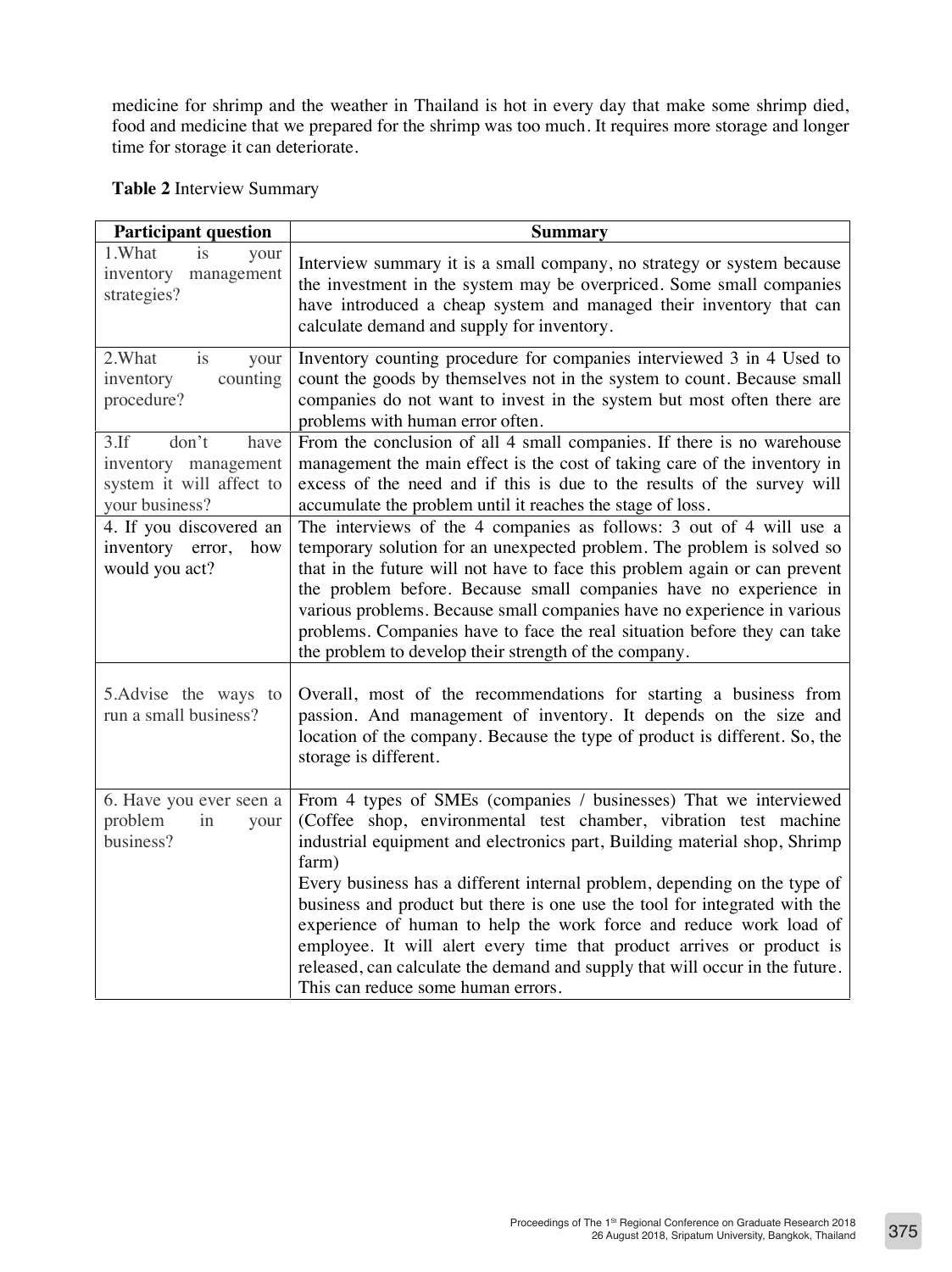### **5. Conclusion and Suggestions**

#### *5.1 Summary of findings and discussion*

In summary, this research explores patterns and strategies of SMEs in the inventory management.

So that the results of the research can be used to study and develop the product management system for small business and new entrepreneurs. To respond the needs of buyers and sellers can also reduce the lost opportunity to sell products. Such as a good product management. Stocking will be enough until the next time. This research shows that small business, new business owner has a personal style to manage your own goods. They do not rely on the management system to make it easier. Facts come from cannot access the system, in this situation not have many problems making most of the small entrepreneurs for inventory management. It is more self-management, but we recommend this to use tools because It is necessary for people to start a business because tools can calculate demand and supply for owner business this mean tools can reduce human error, no need to guess demand and supply and using tools will make the business grow faster. We recommend using tools to manage inventory.

#### *5.2 Suggestions for Research*

Entrepreneurs need administrative good corporate governance innovative marketing strategies to meet the needs of customers at all times. Effective management of human resources should do more business research. Researching small and medium sized businesses for marketing strategies can be applied effectively and the interview method should be used in the same group, because it can be compared more clearly and accurately confirm the results of this study. In addition, development is also an area of interest for future research.

### *5.3 Further research*

The limitations of this first research are still many missing variables. Based on current research, including behavioral variables such as inventory management capabilities that still need to be studied and the combination of several important questions will make it easy to explore in future surveys. There is an increased burden but raising questions will help increase understanding of inventory management also should look at many dimensions, including short-term / long-term research. Looking at creativity as a competitive strategy, SME's competitiveness is the area to be monitored. A study of elements related to innovation and resources.